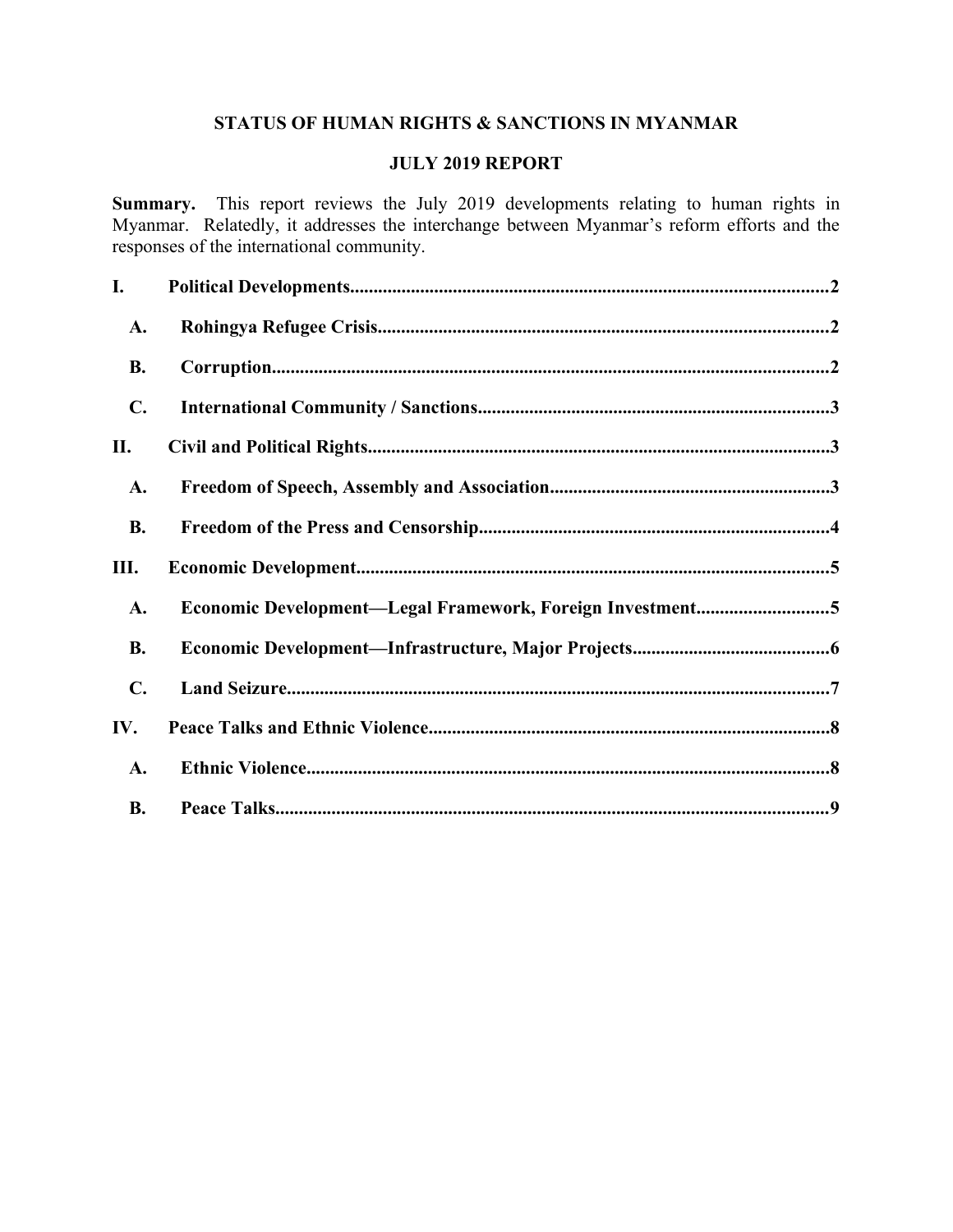## **I. Political Developments**

## <span id="page-1-2"></span><span id="page-1-0"></span>**A. Rohingya Refugee Crisis**

### *Monsoon Floods in Bangladesh Refugee Camps*

Rohingya refugees living in Bangladesh in refugee camps are at risk of serious displacement and injury from monsoon flooding and landslides. The International Organization for Migration reported over 400 landslides, 60 windstorms and at least 28 incidents of flooding as a result of heavy and sustained rains in the first ten days of July, affecting over 22,000 people.<sup>1</sup> During the first two weeks of July, flooding and landslides displaced nearly 6,000 refugees in the camps near Cox's Bazar, damaged over 3,500 shelters and killed two people.<sup>2</sup> According to the Inter Sector Coordination Group, the 2019 southwestern monsoon in South Asia so far has affected 50,840 refugees.<sup>3</sup> While aid agencies have improved shelter conditions and taken measures to prepare the refugee camps for monsoons by building safer infrastructure over the course of the past two years, a shortage of funding has prevented these agencies from providing adequate protection against extreme weather. The 2019 Joint Response Plan for the Rohingya humanitarian crisis noted that the shelter materials and disaster risk reduction training provided to the refugees last year are insufficient for protection against such weather conditions.<sup>4</sup>

Human Rights Watch interviewed ten Rohingya refugees living in four different settlements within the Kutupalong-Balukhali expansion camp. All of the refugees described a dearth of drinking water along with flooded toilets, which could foster disease outbreaks.<sup>5</sup> Furthermore, children have stopped attending learning centers because of muddy conditions in their classrooms, leading to an interruption of the education of 60,000 children.<sup>6</sup> Because the Bangladeshi authorities will only allow refugee shelters to be constructed with tarp, twine, bamboo and other flimsy materials (in order to maintain the "temporary" nature of the camps), the refugee shelters are particularly susceptible to damage and destruction by weather conditions.<sup>7</sup> The Bangladesh government is still in favor of relocating refugees to Bhasan Char, the remote island in the Bay of Bengal that is at risk of flooding and becoming completely submerged by a strong cyclone during high tide. $8$  Human Rights Watch advises that the Bangladesh government halt this plan and encourages the government to instead consider relocation sites in Ukhiya subdistrict, an area that has been described as a possible relocation site that is able to accommodate more than  $250,000$  people.  $9$ 

### *Repatriation Talks*

On July 27, a Myanmar government delegation began repatriation talks with Rohingya leaders in Cox's Bazar.<sup>10</sup> The Myanmar delegation, led by permanent foreign secretary Myint Thu, visited Kutupalong, the world's largest refugee settlement. They discussed repatriation with Rohingya community leaders over several hours. One of the Rohingya leaders present at the talks, Dil Mohammad, reiterated demands for Myanmar to recognize the Rohingya as an ethnic group.<sup>11</sup> Dil Mohammad stated that the talks "went well" and that he hopes that this discussion will be fruitful.<sup>12</sup>

## <span id="page-1-1"></span>**B. Corruption**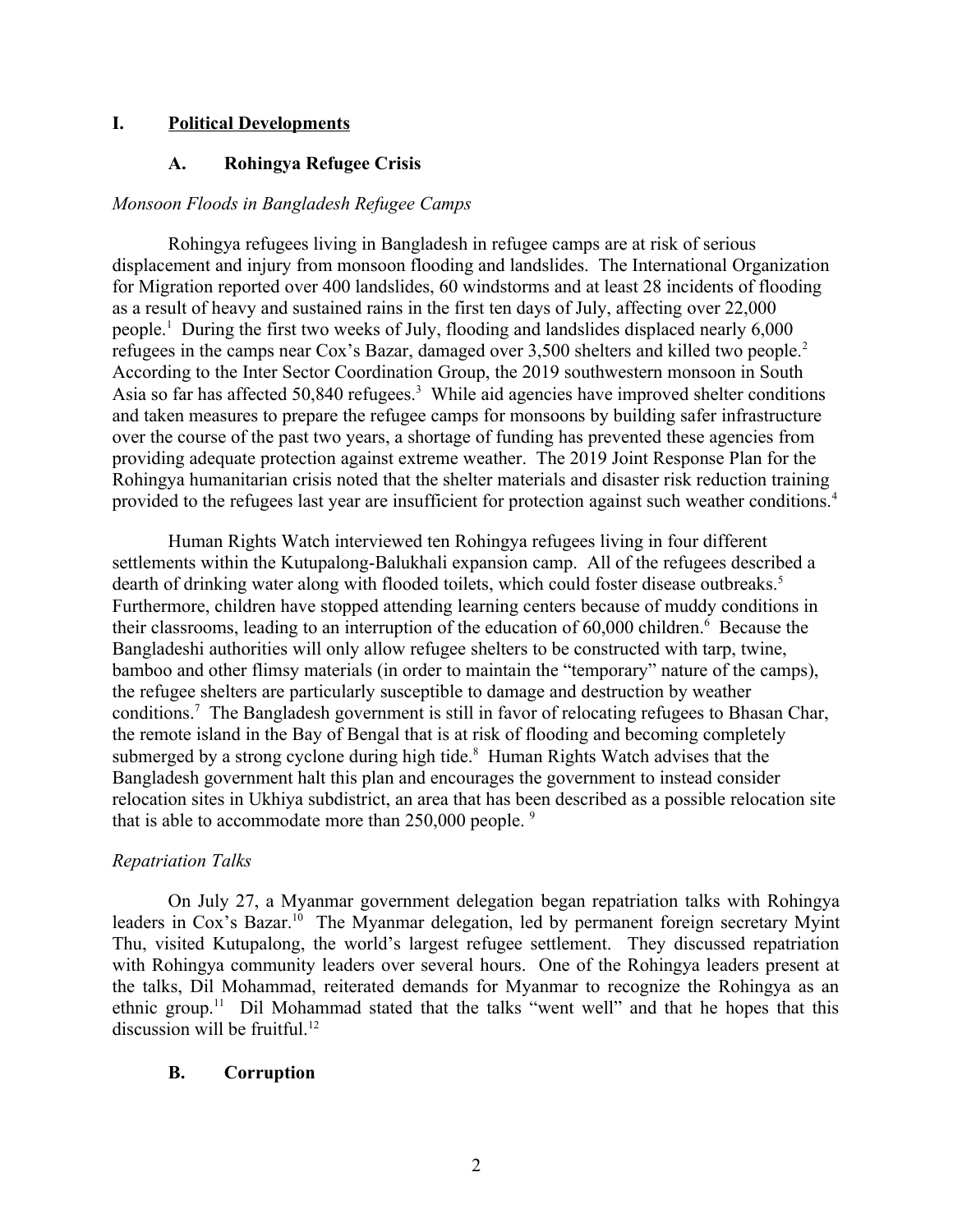According to a statement from Zaw Myint Maung, Chief Minister of Mandalay Region, the National League for Democracy has received more complaint letters in recent months about local parliamentarians than it ever has since gaining control of the government.<sup>13</sup> Zaw Myint Maung categorized the complaints as "fake" and as being used to target political opponents in upcoming elections. However, an NLD spokesperson noted that some of the complaints also included allegations of corruption and would be investigated.<sup>14</sup>

Following complaints of corruption, the Anti-Corruption Commission ("ACC") seized meeting minutes going back to 2016 from the Ministry of Electricity and Energy.<sup>15</sup> Allegations against the Ministry of Electricity and Energy relate to "tender issues" involving a minister's son and, separately, involving electricity bills.<sup>16</sup> The Electricity and Energy Minister has previously faced criticism for awarding contracts without inviting offers.<sup>17</sup>

President Win Myint has replaced Union Industry Minister Khin Maung Cho.<sup>18</sup> The former minister is alleged to have failed to invite tenders for 1 billion kyat of materials purchased for the pharmaceutical industry.<sup>19</sup> Allegations also point to the ministry's overpayment for ambulances assembled locally.<sup>20</sup>

## <span id="page-2-2"></span>**C. International Community / Sanctions**

On July 16, the United States imposed sanctions on several members of Myanmar's military, barring them from entering the United States due to their role in the Rohingya crisis.<sup>21</sup> The sanctioned individuals include Myanmar's Commander-in-Chief Min Aung Hlaing, Min Aung Hlaing's deputy Soe Win and Brigadier Generals Than Oo and Aung Aung.<sup>22</sup> U.S. Secretary of State Mike Pompeo noted that the United States is concerned by the Myanmar government's failure to hold accountable the various military perpetrators of the Rohingya crisis.<sup>23</sup> Specifically, Pompeo cited Min Aung Hlaing's recent decision to release soldiers who had been convicted of extrajudicial killings at the village of Inn Din after only a few months in prison.<sup>24</sup> He also noted that Than Oo and Aung Aung were sanctioned for military operations that they led in Rakhine State— the epicenter of the Rohingya crisis.<sup>25</sup> U.N. special rapporteur, Yanghee Lee, however, views the travel ban as insufficient and urges tougher sanctions such as an asset freeze.<sup>26</sup> A military spokesman responded to the U.S. sanctions and described the travel ban as an intervention in Myanmar's domestic affairs and an act of bullying against the military, government and people.<sup>27</sup>

### **II. Civil and Political Rights**

### <span id="page-2-1"></span><span id="page-2-0"></span>**A. Freedom of Speech, Assembly and Association**

On July 18, the court in Yangon's Insein Township ruled that the prosecution of Min Htin Ko Ko Gyi, a filmmaker and activist, would proceed.<sup>28</sup> Min Htin Ko Ko Gyi had been openly critical of the Tatmadaw-drafted 2008 constitution and the military's intervention in the political and legal spheres and he has been in detention for approximately three months in Insein Prison.<sup>29</sup> The activist was charged under Article 505(a) of the Penal Code for allegedly threatening to cause members of the military to mutiny or neglect their duties and under Article 66(d) of the Telecommunications Law for defamation.<sup>30</sup> At the hearing, however, Lieutenant Colonel Lin Tun of the Tatmadaw testified that Min Htin Ko Ko Gyi's social media posts did not cause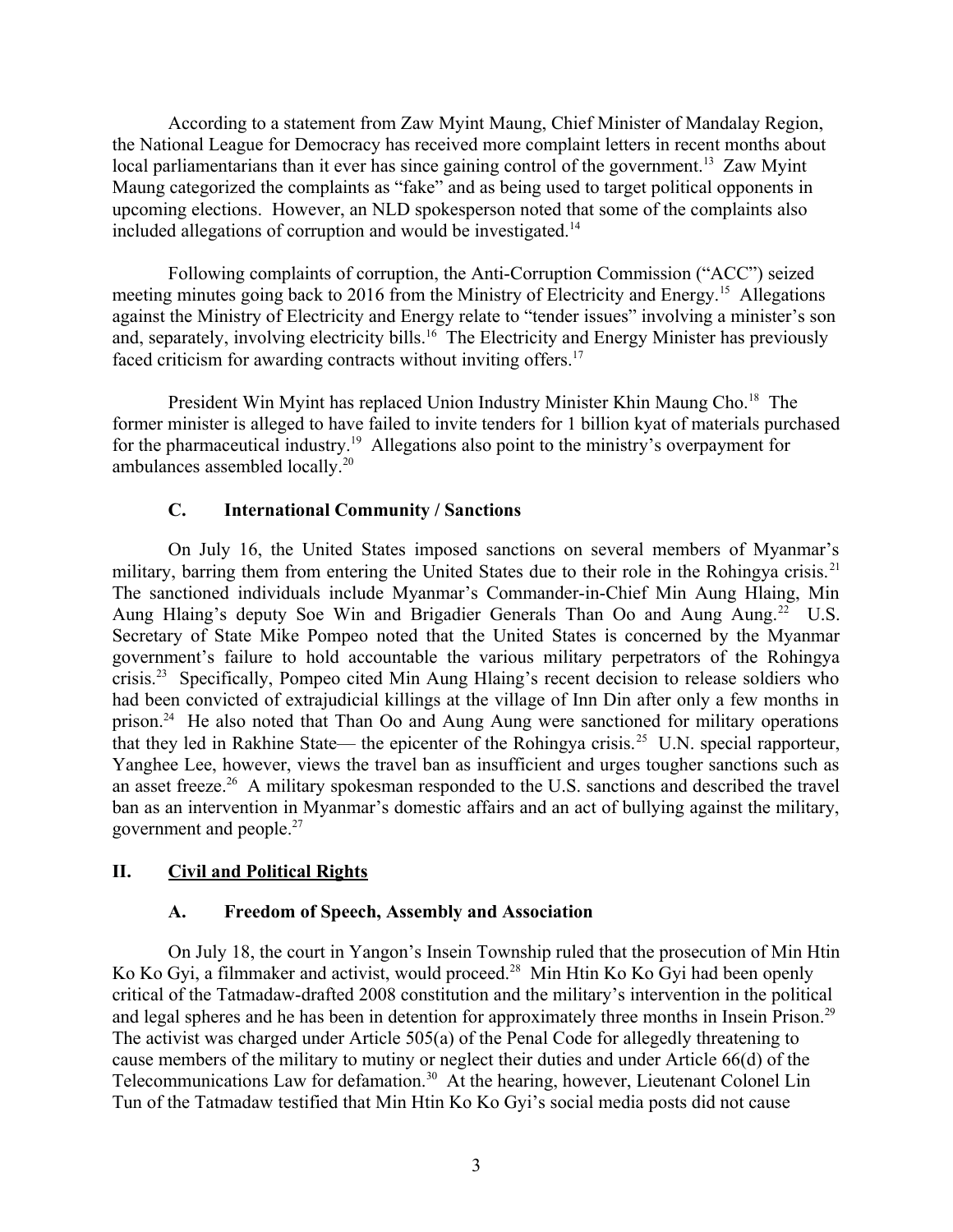soldiers to mutiny or neglect their duties and that he filed a second lawsuit against Min Htin Ko Ko Gyi under Article 505(a) of the Penal Code because he was "unhappy" with the social media posts.<sup>31</sup> The next court hearing, scheduled for August 1, will involve witness testimonies from both the prosecution and the defense.<sup>32</sup> Speaking from prison, Min Htin Ko Ko Gyi stated that the military initiated the lawsuit because of "the apprehension within the Tatmadaw as the 2020 election draws near."<sup>33</sup>

On July 23, a court in Mandalay's Pyigyidagun Township dropped charges against the Buddhist monk Sein Ti Ta, who had been charged by the military under Section 505(b) of the Penal Code for a Facebook post that allegedly could have harmed the state or public tranquility.<sup>34</sup> Sein Ti Ta has been a vocal critic of the Tatmadaw and a strong supporter of State Counselor Aung San Suu Kyi. A military officer filed a lawsuit against him earlier in May by submitting the charges directly to the court.<sup>35</sup> According to Aung Kyaw Oo, the Pyigyidagun Township court judge, the lawsuit should have been filed with the police first and, since the military plaintiff failed to satisfy this requirement, the lawsuit is ineffective.<sup>36</sup>

Also on July 23, a court in Yangon's Botahtaung Township granted bail to five student activists charged with harming public servants.<sup>37</sup> In April, the military filed lawsuits against five members of the Peacock Generation, a thangyat troupe, for defamation and for performance of traditional songs that criticize the military's role in politics. The student activists subsequently engaged in an altercation with the police when sympathizers of the Peacock Generation attempted to speak to the press.<sup>38</sup> The activists were each released on a 2-million-kyat bail.<sup>39</sup>

On July 3, four villagers from Aung Thabyay were each given 14-month prison sentences for violating the Peaceful Assembly and Peaceful Procession Law.<sup>40</sup> Along with 25 others who have also been sued, the villagers engaged in a series of protests in 2016 against the construction of a cement factory and the related expansion of a village road connecting the factory with the main road.<sup>41</sup>

On July 4, the Tatmadaw announced that it was opening cases against a group of Arakanese activists, who staged a "Rakhine Life Matters" protest calling for justice for civilian deaths in military detention.<sup>42</sup> The military spokesperson declined to specify the legal basis of the charges.<sup>43</sup>

#### <span id="page-3-0"></span>**B. Freedom of the Press and Censorship**

On July 2, the court in Mandalay's Maha Aung Myay Township dropped a lawsuit against Myanmar Now editor Ko Swe Win.<sup>44</sup> In 2017, Myanmar Now published an article criticizing Wirathu, a nationalist monk, and Wirathu's supporters subsequently filed a case against Ko Swe Win, who has been on trial facing charges under Section 66(d) of the Telecommunications Act since July 30,  $2017<sup>45</sup>$  In dismissing the lawsuit, the judge cited plaintiff witnesses' repeated failure to present themselves at court hearings.<sup>46</sup>

Khun Zaw Oo, a journalist with the Democratic Voice of Burma, was detained in Lashio and charged with operating a car without a license in July.<sup>47</sup> Khun Zaw Oo claims that he was targeted because he reported on a group of amusement park workers who complained of not being paid and that police detained him at the request of the owner of the company that employs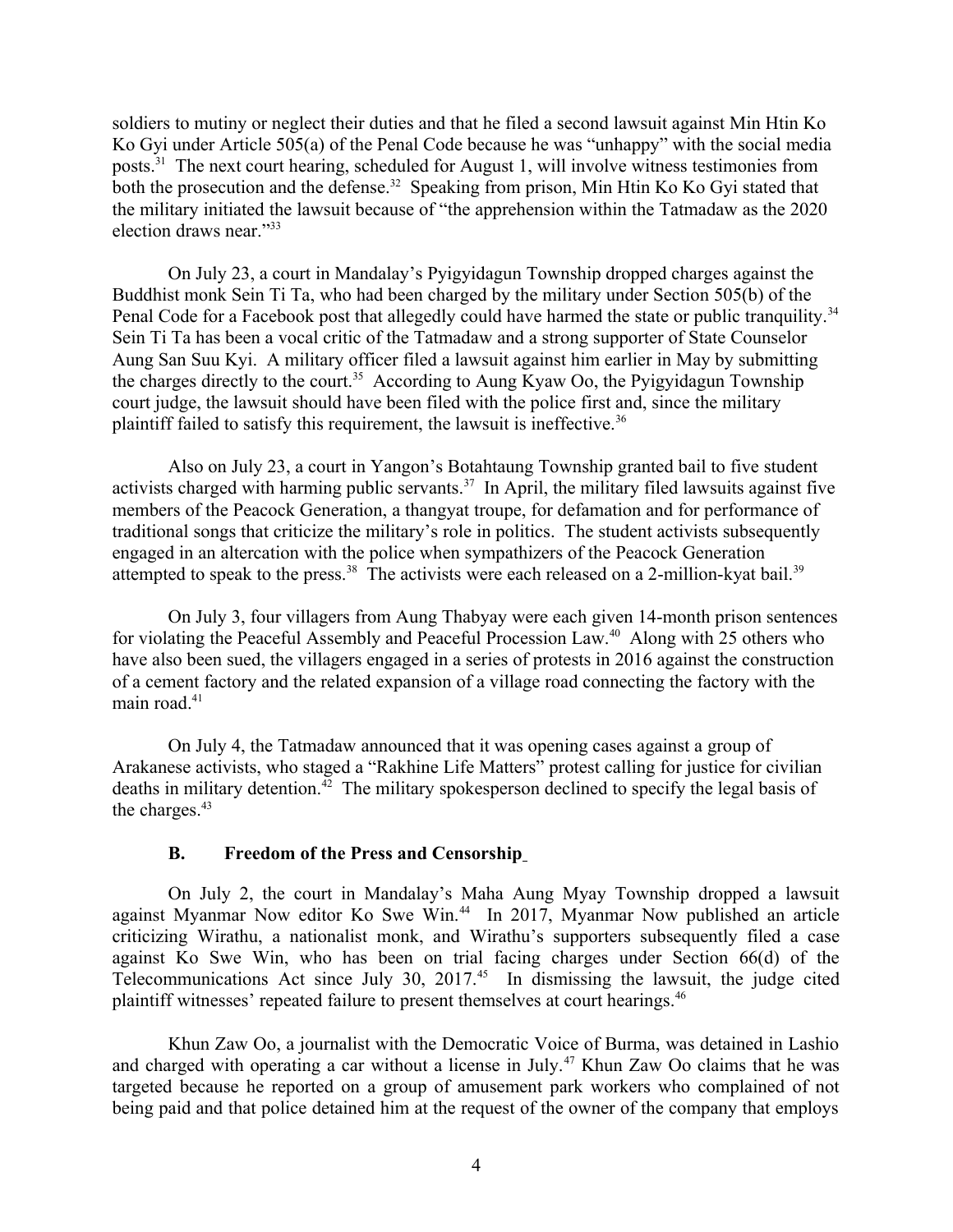the unpaid workers, saying the businessman was seeking revenge for his reporting. Another reporter, Myat Moe Thu, who was present during the interview with the owner of the company, said that the owner ordered his staff to lock the door and threatened to sue Khun Zaw Oo and subsequently called several local government departments asking them to take action against Khun Zaw Oo.

#### **III. Economic Development**

#### <span id="page-4-1"></span><span id="page-4-0"></span>**A. Economic Development—Legal Framework, Foreign Investment**

Foreign investment shows signs of recovery in Myanmar, led by more than twofold gains in inflows from China and Singapore. According to Myanmar's Directorate of Investment and Company Administration, approved foreign investments rose 79% compared to the previous year, reaching \$2.35 billion for the six months ended June 2019. Chinese and Hong Kong investment in Myanmar grew 150% to \$590 million during that period and investment from Singapore, where many Japanese and Western companies base their regional operations, nearly tripled to \$1.3 billion in the first half of 2019. Much of the Chinese capital went into Myanmar's garment industry. Foreign investment in Myanmar's manufacturing sector rose about 60% to \$700 million. Investment in transportation and telecommunications quadrupled to \$1 billion as the government approved a number of infrastructure projects, including Indian conglomerate Adani Group's plans for a container terminal at a port in the commercial capital of Yangon.<sup>48</sup>

The Myanmar Investment Commission ("MIC") has recently permitted nine more investment enterprises, according to a release from the Directorate of Investment Company Administration ("DICA"). The permitted enterprises include foreign enterprises with \$101.2 million investment capital and local enterprises with a capital of \$73.8 million. The investments are in the country's manufacturing, livestock and fisheries, hotel and real estate sectors, creating 3,029 local employment opportunities.<sup>49</sup>

Myanmar is looking to capitalize on a recent tourism rebound and stimulate more investment in the sector, following efforts to improve access to credit for smaller operators. Earlier this year, the first branch of the Myanmar Tourism Bank ("MTB") opened in Yangon and is the country's first bank dedicated to supporting the tourism and hospitality sector. The MTB is focused on providing low-cost, long-term loans to the sector, particularly to the small- to medium-scale segment, and will offer most of the services provided by commercial banks. The Yangon branch is the first of at least five, with sites planned to open later this year in Naypyidaw, Mandalay, Muse and Myawaddy.<sup>50</sup>

The Yangon Stock Exchange ("YSX") will be the last of the region's markets to open up to foreign investors. The Yangon market regulator announced in July that it will allow foreigners to own shares of companies listed on the exchange. No date was set, but analysts expect trading to be liberalized by the end of this year. The latest announcement may spark interest among foreign retail investors resident in Yangon, but the major foreign investors, such as global asset and fund managers, may remain cautious until the YSX completes its ongoing reforms, in areas such as improving corporate governance and, protecting minority interests, as well as begins the listing of substantially more companies. The YSX is a relatively new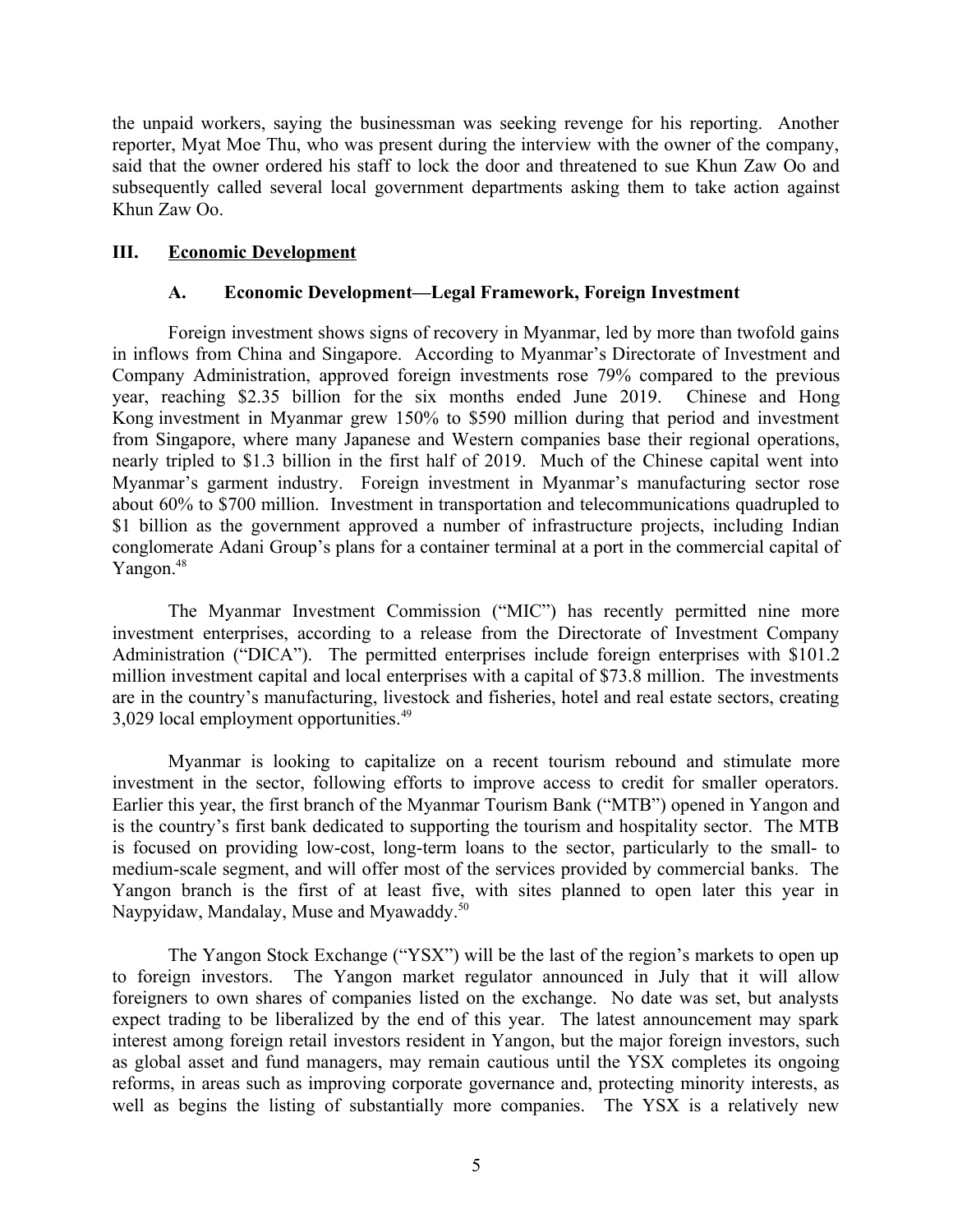exchange which began trading in March 2016. Foreign individuals and locally-registered entities would be allowed to invest up to 35% in listed shares. Until the new trading rules are published, it remains unclear whether both resident and non-resident foreigners will be allowed to trade.<sup>51</sup>

According to officials of the Myanmar Ministry of Electricity and Energy ("MOEE"), foreign oil and gas companies with retail operations can apply to set up their businesses in Myanmar. While Myanmar remains the only member of ASEAN that does not allow 100% ownership in retail petroleum operations, it has allowed foreign oil and gas companies to cooperate with local retail petroleum operators to set up shop in the country since 2017. The government allowed private sector participation in retail petroleum operations starting from  $2010^{52}$ 

#### <span id="page-5-0"></span>**B. Economic Development—Infrastructure, Major Projects**

The Kyaukphyu deep-sea port project, a China-backed scheme under Beijing's Belt and Road Initiative, began a legally required environmental and social impact assessment ("ESIA") and preliminary geological survey. The project aims to develop the port as part of a special economic zone in Rakhine State. The ESIA project is anticipated to take at least a year and a half, meaning that the earliest construction could begin would be in early 2021. Led by CITIC Group Corporation, a Chinese state firm, the consortium also includes four other Chinese enterprises.<sup>53</sup>

On July 9, India completed over 250 completed prefabricated houses in Rakhine State as part of a broader effort to help Rohingya Muslims to return. The construction of these houses, which are located in the villages of Shwe Zar, Kyein Chaung Taung and Nant Thar Taung, is part of an agreement signed by India and Myanmar in 2017, which India committed to spending \$25 million over five years. The Myanmar government has also requested that India fund 21 other projects as part of the agreement, including the construction of small villages, culverts and school buildings.<sup>54</sup>

Myanmar and Japan have revived talks on building the Hanthawaddy International Airport, located 80km north of Yangon near Bago, and will form a joint venture and sign an agreement next year to kick-start the long-postponed project. The two countries have met at least four times to discuss details of the project, which will be financed by Japanese government loans. Discussions are also underway to link the new airport with Yangon via an express highway in the first phase and an express railway in the second phase.<sup>55</sup>

On July 18, the United League of Arakan, the political wing of the rebel Arakan Army, announced in a statement that it is "prepared to work hand in hand with the organizations and individuals working for multi-sectoral development" and expressed their "eagerness to extend a welcoming hand to those governments and organizations willing to invest in the Arakan state for mutual benefit and enterprise." Their announcement seems to indicate their approval of projects like the China-based deep sea port and Kyaukphyu Special Economic Zone under the Belt and Road Initiative.<sup>56</sup>

This month, India completed the construction of a seaport and the inland water terminal in Sittwe, Rakhine State, which forms part of the \$484 million Kaladan multi-modal transit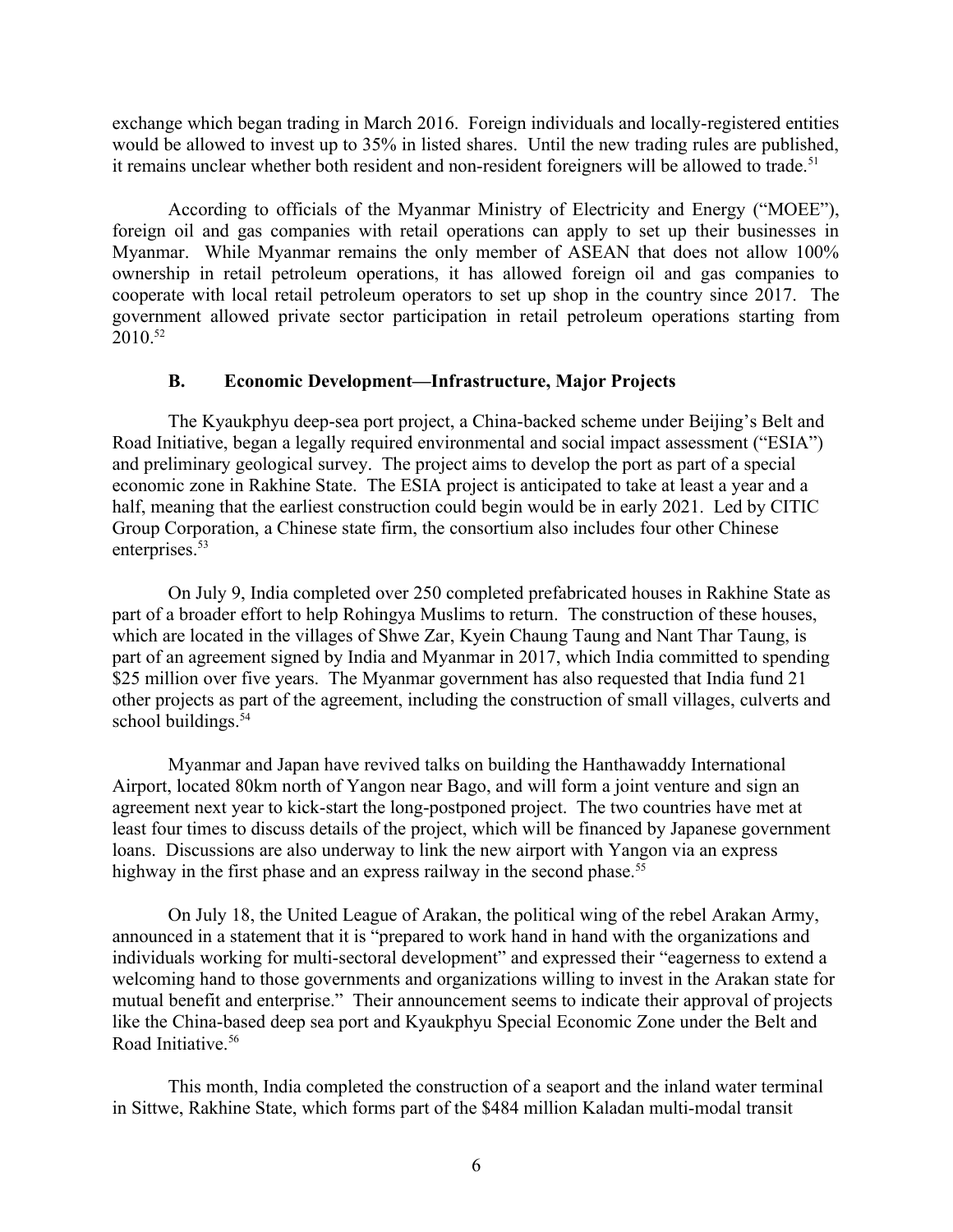transport project that would link Kolkata (in India) to Sittwe (in Myanmar). The Sittwe port will be linked via the Kaladan River to Paletwa in Chin State, which will then be further linked by a road to Zorinpui, Mizoram in northeast India.<sup>57</sup>

Hong Kong-listed China Lesso Group Holdings Ltd, a building materials supplier, has entered into a joint venture with Ever to build an integrated commercial and logistics complex worth US\$87 million in Yangon. The joint venture, called Lesso Home Development, has been authorized by the Myanmar Investment Commission and will be developed over 3 years and create up to  $2,000$  jobs when operational.<sup>58</sup>

Myanmar, Japan and Thailand will meet to discuss the troubled Dawei special economic zone project, a US\$8 billion project that includes a deep seaport, set to be Southeast Asia's largest industrial complex. An initial memorandum of understanding between the Myanmar and Thai governments was signed in 2008, but the project stalled in 2013 due to a lack of investment and funding, despite the commitment of both governments to the project. The ministerial-level meeting will be held to discuss the roles of the parties. Plans for the special economic zone will be reworked into an export base to markets such as India and will prioritize logistics and port facilities to turn it into a base for shipping and light industry by 2030. The Myanmar government is currently negotiating the conditions precedent with the concessionaries for the initial phase of construction work. There has been resistance from local residents due to the feared social and environmental impact since the project was first announced. In particular, there are calls for a more comprehensive biodiversity protection plan regarding the 138km, two-lane Dawei Road, which links the Dawei special economic zone to Thailand and runs through the Dawna Tenasserim, one of the largest stretches of connected forests in Asia and home to an amazing variety of wildlife.<sup>59</sup>

The Myanmar Times published an investigation uncovering multiple failures by the Myanmar Investment Commission to publicize proposed infrastructure projects, as legally required by the Investment Law.<sup>60</sup>

#### <span id="page-6-0"></span>**C. Land Seizure**

A land dispute between residents of two villages in the Magwe Region erupted into violence this month. At least 24 people died and 14 were declared missing.<sup>61</sup> The two villages are located on an island in the Ayeyarwady River, which has eroded and flooded sections of the island.<sup>62</sup> Farmland on the island is typically divided between the villages after each annual flood.<sup>63</sup> The Magwe Region Chief Minister has formed a six-member team to investigate the riots.<sup>64</sup>

In Mandalay, action is planned against people living illegally in city-built rental houses.<sup>65</sup> Many of these residents live in apartments, illegally sublet or sold to them by the original owners or are accused of drug dealing.<sup>66</sup> Of approximately 1,500 apartments only 500 are still occupied by their original (legal) tenants.<sup>67</sup> Relatedly, the government plans to sell additional affordable apartments in Mandalay, with over 540 units slated to be sold in July 2019.<sup>68</sup> The apartments are allocated to requesters via a lottery system.<sup>69</sup>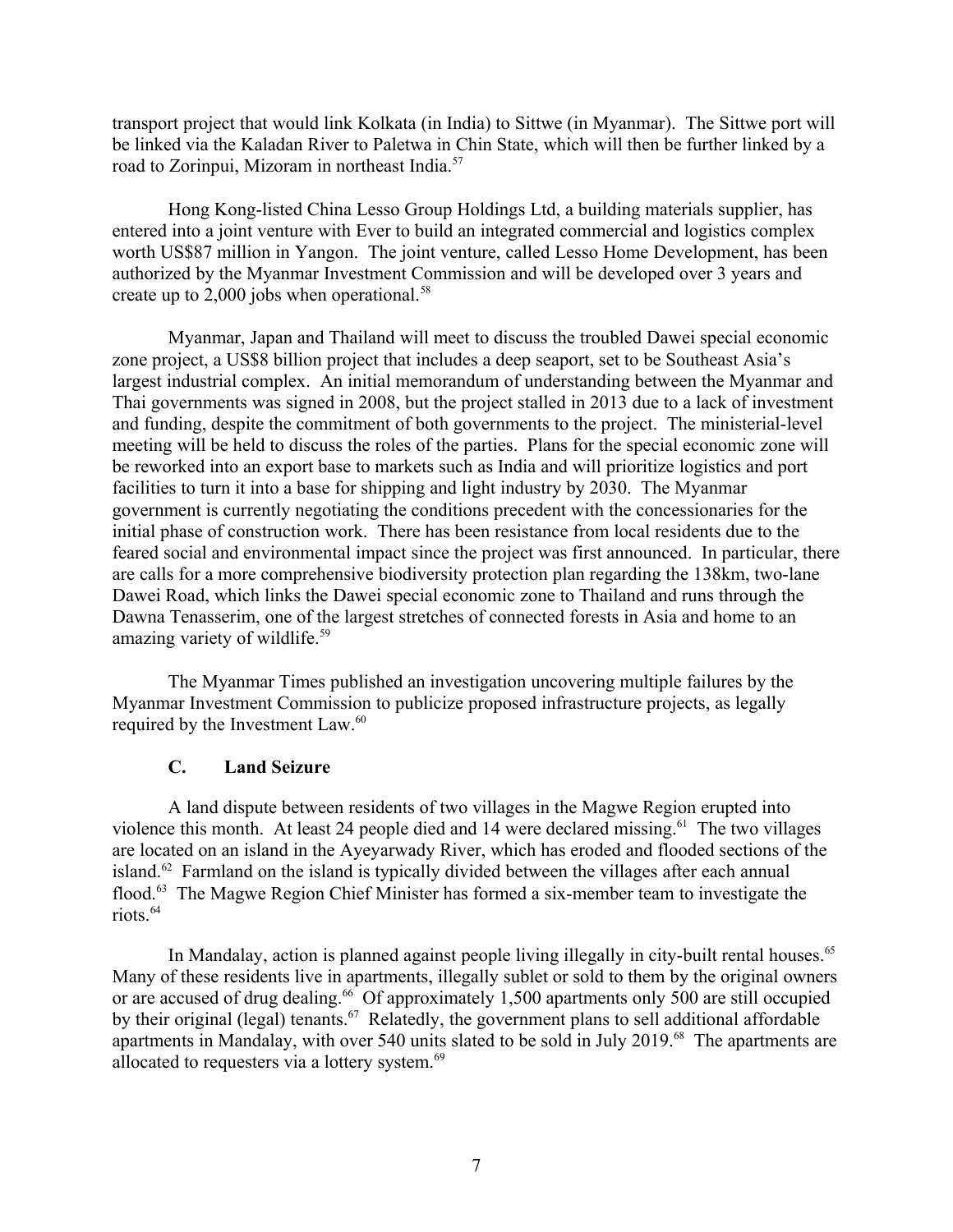In 2001, land was appropriated for a coffee-planting project in Mandalay Region.<sup>70</sup> Only a portion of that land has been utilized to date, and the owners of the unutilized land are now requesting the return of their land.<sup>71</sup> In nearby townships, some of the unutilized land has already been transferred back to the original owners, although the requests of some groups of locals have been ignored.<sup>72</sup>

More than 130 plots of land in Mandalay Region seized during the transition from military rule are to be returned to their owners.<sup>73</sup> Certain plots have already been slated for public use, but for those that have not been so designated, the government intends to return single plots to individuals who purchased them with their own money.<sup>74</sup>

#### **IV. Peace Talks and Ethnic Violence**

#### <span id="page-7-1"></span><span id="page-7-0"></span>**A. Ethnic Violence**

The Tatmadaw extended its unilateral ceasefire across five regional commands in Kachin and Shan States for an additional two months, concluding on August  $31<sup>75</sup>$  This is the second extension of the unilateral ceasefire since its inception on December 21, 2018.<sup>76</sup> The Tatmadaw said the extension is aimed at fostering constructive peace talks with ethnic armed organizations that have not yet signed the Nationwide Ceasefire Agreement or more limited bilateral deals with the military.<sup>77</sup> Rakhine State remains excluded from the ceasefire. The Tatmadaw said the exclusion is due to the threat posed by the Arakan Rohingya Salvation Army, which the government has denounced as a terrorist group.

Clashes between the Tatmadaw and the Arakan Army ("AA") broke out in the Rathedaung, Kyauktaw and Minbya townships of northern Rakhine State on June 30.<sup>78</sup> Locals in and around nearby villages fled due to the violence. AA information officer Khaing Thu Kha claimed that the Tatmadaw suffered over 50 fatalities with many more injured, while the AA lost two fighters. Colonel Win Zaw Oo, a spokesperson for the Tatmadaw's Western Command, confirmed clashes in three townships in Rakhine, but denied that any Tatmadaw soldiers were killed.

Residents of the villages of Amyet Taung, in Rakhine State's Rathedaung Township, fled from their homes on July 5 after some of their houses were set on fire.<sup>79</sup> According to villagers, after hearing gunshots from clashes north of the village, Tatmadaw soldiers came to their village and set their houses on fire. Colonel Win Zaw Oo, spokesperson of the Tatmadaw's Western Command, denied any clashes or Tatamdaw clearance operations near Amyet Taung Village.

The Tatmadaw used an attack helicopter to conduct air strikes during clashes with the AA in a rural area of northern Rakhine's Buthidaung Township on July 18.<sup>80</sup> The AA did not offer casualty figures but claimed that in a separate clash in Ponnagyun Township on the same day AA fighters killed about 10 Tatmadaw personnel in a guerilla-style ambush.

According to the Tatmadaw, the AA attacked a police outpost in Buthidaung Township in northern Rakhine State on July 26, injuring four policemen.<sup>81</sup> The Tatmadaw also said that one AA fighter died in the attack. "I would say the AA has hampered regional stability and the rule of law again by continuing its attacks on police outposts," Brigadier General Zaw Min Tun said.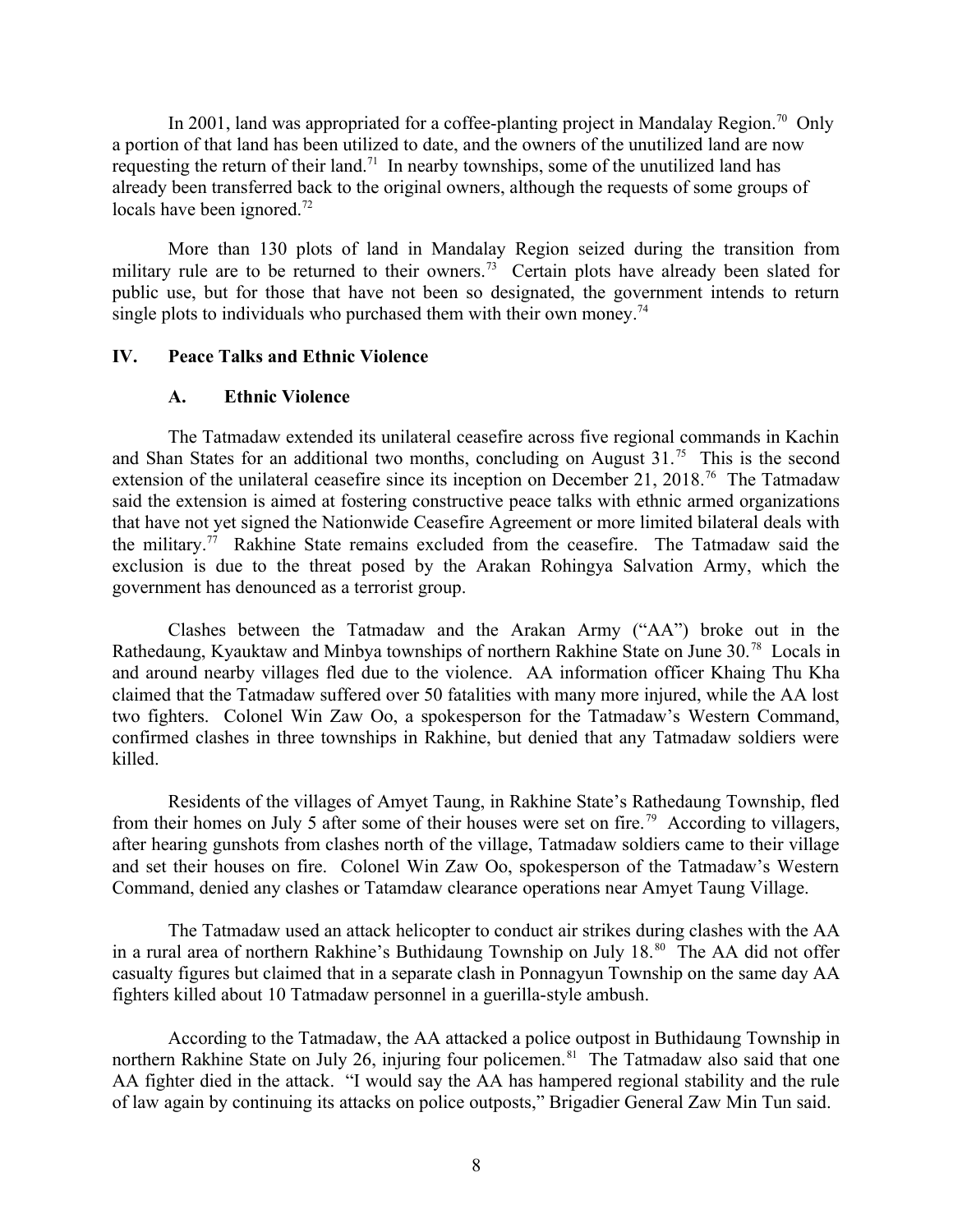According to a human rights organization, the Khumi Affairs Coordination Council ("KACC"), twelve villagers abducted by the AA in Chin State's Paletwa Township in February escaped in the last week of June.<sup>82</sup> A relative of one of the escapees said that the villagers were separated from one another and forced to work on a farm, collecting firewood and cooking. AA information officer Khaing Thuka denied that the group had abducted the villagers, saying they were moved for their own safety. "They are staying near the 'zero line' [demarcating a buffer zone] on the Bangladeshi border. They are allowed to go anywhere freely. There is no restriction. We aren't detaining them," he said.

According to the Ta'ang National Liberation Army ("TNLA"), the Tatmadaw and the TNLA have clashed at least 10 times in Lashio, Namtu, Kutkai and Manton townships in Shan State since the extension of the ceasefire on June 30.<sup>83</sup>

The Ta'ang Human Rights Network claimed that the Restoration Council of Shan State/Shan State Army ("RCSS/SSA") has committed human rights abuses against over 170 Ta'ang people.<sup>84</sup> A total of 62 abuses were recorded between 2015 and June 2019, in which 173 Ta'ang people sustained human rights violations by the RCSS, including the seizure of motorbikes, extortion, detention and torture, said Lwey Po Se of the Ta'ang Human Rights Network. The Ta'ang Human Rights Network, citing the NCA, called on the RCSS not to put the burden on civilians and to respect international laws of armed conflict. RCSS spokesperson Lieutenant-Colonel Sai Oo has denied the allegations of the Ta'ang Human Rights Network but admitted to arresting some civilians during armed conflicts, insisting they were not abused and were later released.

Family members of two missing ethnic Ta'ang say that the two have been killed by the Restoration Council of Shan State ("RCSS").<sup>85</sup> The missing father and son, who lived in Ho Nam Village, were traveling by motorbike from Namsan Township to Lashio when they were arrested by RCSS members on June 7. A community leader from Ho Nam Village said that they two were civilians and not affiliated with the Ta'ang National Liberation Army. An RCSS spokesperson denies that the armed group killed the two.

The Tatmadaw has formed a team to investigate the deaths of civilians held in its custody, amid criticism over the rising number of civilian deaths during military operations against the AA in Rakhine State.<sup>86</sup> An announcement from the Tatmadaw's True News Information Team on Friday said the investigation will cover the death of "some civilians" while in detention, plus an investigation of civilian deaths related to the AA and AA-affiliated suspects in four townships in northern Rakhine State. Military spokesman Brigadier-General Zaw Min Tun said that the investigation team will collect all testimonies from soldiers involved in the cases, and from the witnesses, including the civilians from the villages involved. However, he did not confirm the number of cases or the number of civilian deaths they will investigate.

#### <span id="page-8-0"></span>**B. Peace Talks**

The ten ethnic armed groups that have signed the National Ceasefire Agreement ("NCA") met in Yangon in July to discuss holding the fourth session of the 21<sup>st</sup> Century Panglong Conference this year. $87$  The meeting was the first in nine months between the NCA signatories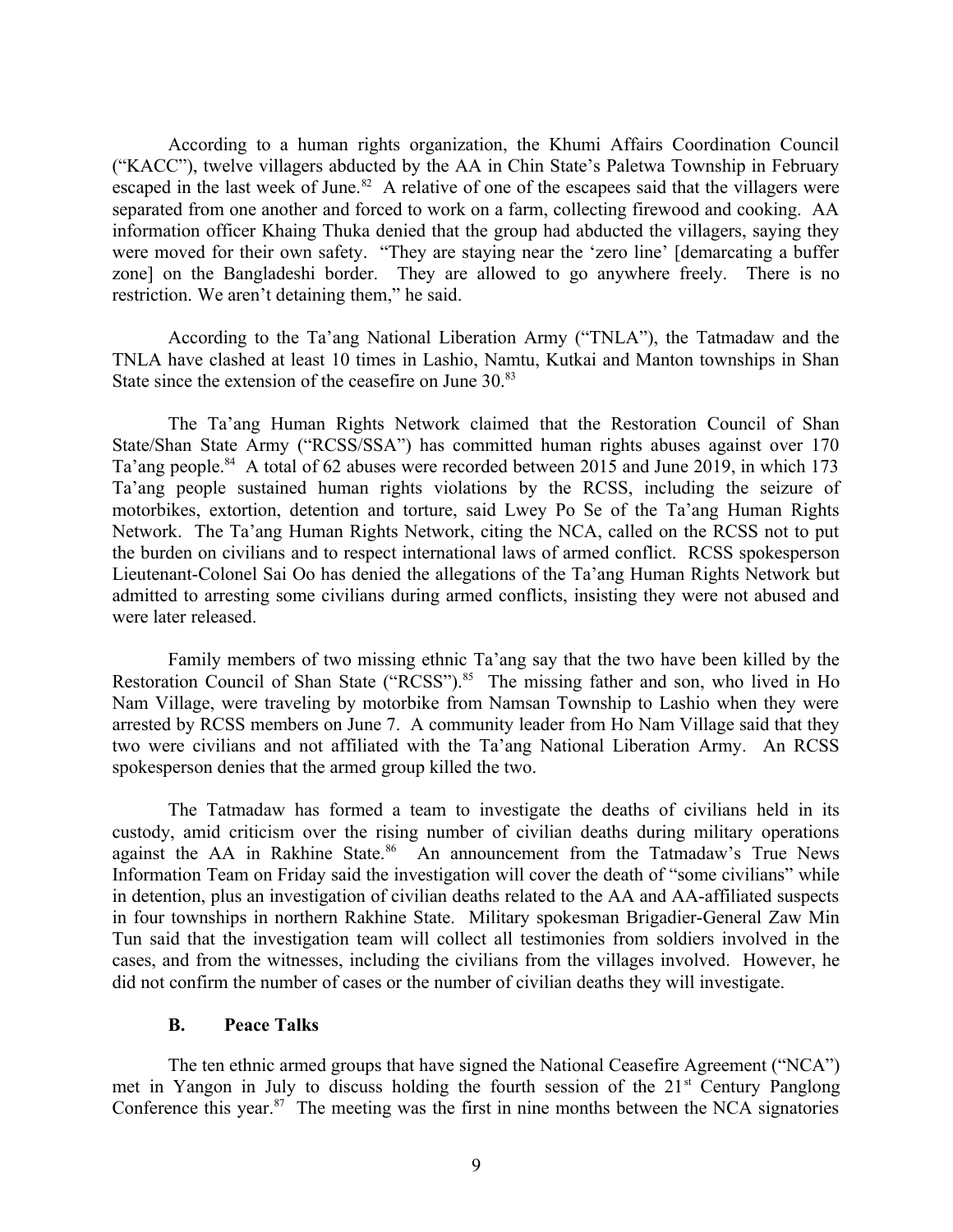and the government's Union Peace Dialogue Joint Committee ("UPDJC"). During the meeting, the members of the signatory groups and the UPDJC discussed the current peace process, the condition of sectored political dialogues and the preparation for the future working plan. The need to establish a stronger mechanism for the peace process beyond 2020 was also discussed at the meeting.

The Myanmar government's Peace Commission and representatives of the four-member Northern Alliance held formal discussions at the headquarters of National Democratic Alliance Army in eastern Shan State on June 30.88 The talks had been postponed for two months due to disputes over the location of the meeting. The Peace Commission shared a draft text of a bilateral ceasefire agreement proposal with the Northern Alliance, which includes the Kachin Independence Army, the Ta'ang National Liberation Army, the Arakan Army and Kokang's Myanmar National Democratic Alliance Army. The draft ceasefire reportedly includes a provision requiring that Kachin Independence Army provide troop numbers and lists of weapons in their possession to the Tatmadaw and Union government.<sup>89</sup>

The Myanmar government proposed that the Karenni National Progressive Party ("KNPP") sign the NCA in September or October.<sup>90</sup> The KNPP said that they would discuss the proposal at its central committee. Khy Oo Reh, vice chair of the KNPP, also said there is a need to reduce unnecessary discussions. "We need to skip general agreements and focus on firm promises," he said. "We will get good results if we find a new path that all can follow."<sup>91</sup>

The Karen National Union ("KNU") vice president, Padoh Saw Kwe Htoo Win, said that the KNU's decision to stop attending negotiations with the government does not mean that the peace process is broken.<sup>92</sup> He said that the KNU needs time to review the obstacles to the dialogue in order to move forward. The KNU temporarily suspended its participation in peace negotiations in October 2018.

National Democratic Alliance Army ("NDAA") chairman Sai Lin pledged to preserve "eternal peace" in a speech at an event to mark the  $30<sup>th</sup>$  anniversary of the group's truce with the government.<sup>93</sup> At the event, the Myanmar national flag was hoisted and the Myanmar national anthem was sung. Additionally, State Counselor Aung San Suu Kyi sent a message to the event and delegates of the Peace Commission were in attendance. In her message, the State Counselor urged the NDAA to sign the NCA and help shape the federal Union by participating in political dialogue.

AA spokesperson Khine Thukha said the reason for the bottleneck in peace talks between the Peace Commission and the AA in Naypyidaw is due to the Tatmadaw's ongoing prosecution of AA leaders in Rakhine State.<sup>94</sup> AA chief Major-General Tun Myat Naing, deputy chief Brigadier General Nyo Tun Aung, Colonel Kyaw Han, AA spokesperson Khine Thukha and San Shwe Maung have all been charged with terrorism as defined in Section 3(b) of the 2014 Counter-Terrorism Law. The sentencing guidelines in Section 52(a) of that law stipulate a maximum lifetime sentence. Brigadier General Zaw Min Tun said that even now the prosecution process is coming "too late" as the AA had intentionally targeted four border police posts in Buthidaung in early January, leaving nine policemen dead, including a police major.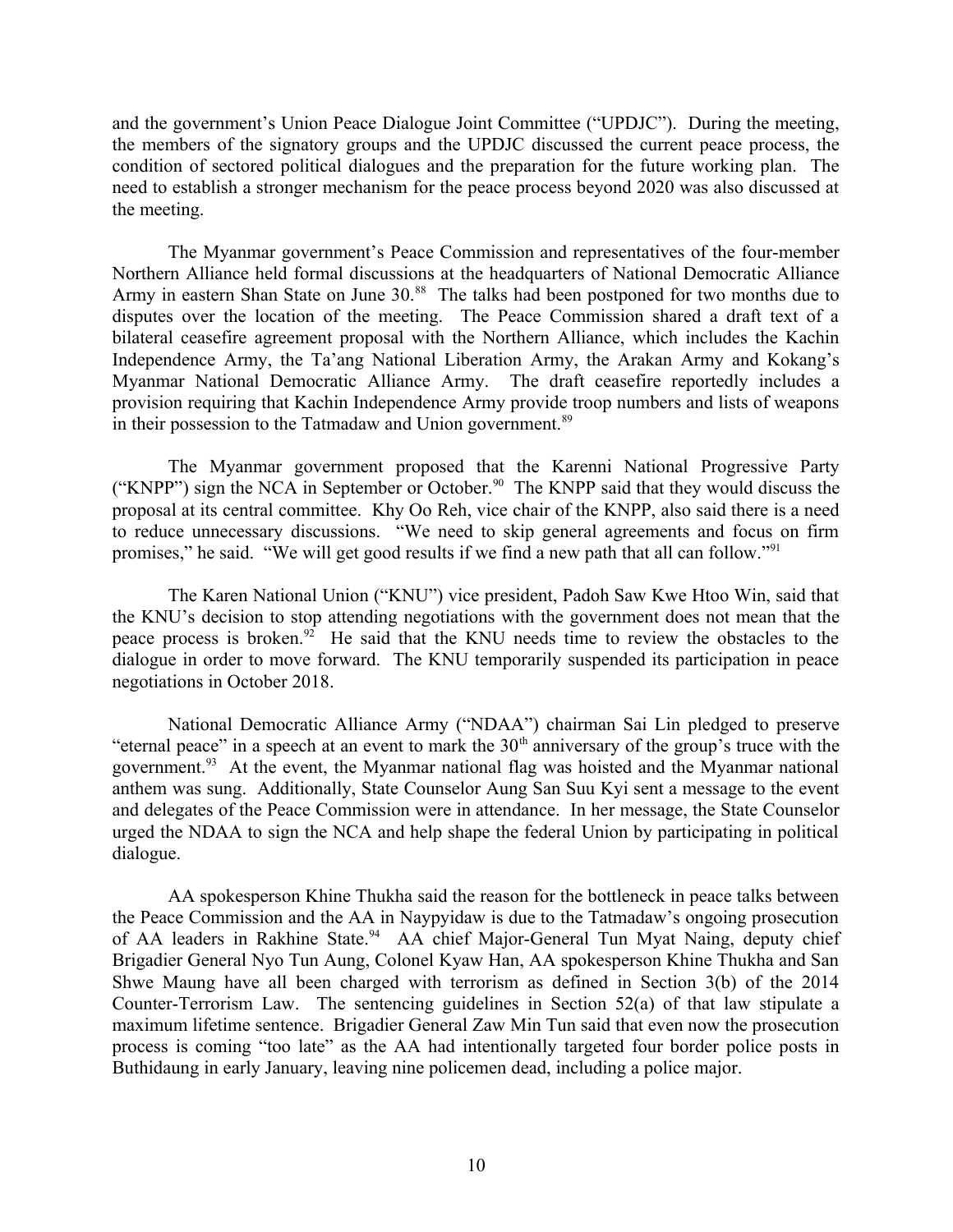<sup>1</sup> Human Rights Watch, July 12, 2019: [https://www.hrw.org/news/2019/07/12/bangladesh-rohingya-face-monsoon](https://www.hrw.org/news/2019/07/12/bangladesh-rohingya-face-monsoon-floods-landslides)[floods-landslides](https://www.hrw.org/news/2019/07/12/bangladesh-rohingya-face-monsoon-floods-landslides).

2 *Id.* <sup>3</sup> ISCG, July 31, 2019: [https://reliefweb.int/report/bangladesh/iscg-situation-report-rohingya-refugee-crisis-cox-s-bazar](https://reliefweb.int/report/bangladesh/iscg-situation-report-rohingya-refugee-crisis-cox-s-bazar-july-2019)[july-2019.](https://reliefweb.int/report/bangladesh/iscg-situation-report-rohingya-refugee-crisis-cox-s-bazar-july-2019) <sup>4</sup> Human Rights Watch, July 12, 2019: [https://www.hrw.org/news/2019/07/12/bangladesh-rohingya-face-monsoon](https://www.hrw.org/news/2019/07/12/bangladesh-rohingya-face-monsoon-floods-landslides)[floods-landslides](https://www.hrw.org/news/2019/07/12/bangladesh-rohingya-face-monsoon-floods-landslides). 5 *Id.* 6 *Id.* 7 *Id.*  8 *Id*. 9 *Id.* <sup>10</sup> Agence France-Presse, July 27, 2019: [https://www.theguardian.com/world/2019/jul/28/rohingya-call-for-recognition](https://www.theguardian.com/world/2019/jul/28/rohingya-call-for-recognition-as-myanmar-holds-fresh-repatriation-talks)[as-myanmar-holds-fresh-repatriation-talks](https://www.theguardian.com/world/2019/jul/28/rohingya-call-for-recognition-as-myanmar-holds-fresh-repatriation-talks).  $\frac{11}{12}$  *Id.* <sup>12</sup> *Id.* <sup>13</sup> The Irrawaddy, July 5, 2019: <https://www.irrawaddy.com/news/burma/nld-sees-rash-fake-complaints.html>. <sup>14</sup> *Id.* <sup>15</sup> The Irrawaddy, July 22, 2019: [https://www.irrawaddy.com/news/burma/anti-corruption-committee-steps-energy-ministry](https://www.irrawaddy.com/news/burma/anti-corruption-committee-steps-energy-ministry-investigation.html)[investigation.html](https://www.irrawaddy.com/news/burma/anti-corruption-committee-steps-energy-ministry-investigation.html). <sup>16</sup> *Id.* <sup>17</sup> *Id.* <sup>18</sup> The Irrawaddy, July 25, 2019: [https://www.irrawaddy.com/news/burma/president-reportedly-set-fire-industry-minister](https://www.irrawaddy.com/news/burma/president-reportedly-set-fire-industry-minister-corruption.html)[corruption.html](https://www.irrawaddy.com/news/burma/president-reportedly-set-fire-industry-minister-corruption.html); The Irrawaddy, July 31, 2019: [https://www.irrawaddy.com/news/burma/finance-minister-u-soe-win-head-scandal](https://www.irrawaddy.com/news/burma/finance-minister-u-soe-win-head-scandal-hit-industry-ministry.html)[hit-industry-ministry.html.](https://www.irrawaddy.com/news/burma/finance-minister-u-soe-win-head-scandal-hit-industry-ministry.html) <sup>19</sup> The Irrawaddy, July 25, 2019: [https://www.irrawaddy.com/news/burma/president-reportedly-set-fire-industry-minister](https://www.irrawaddy.com/news/burma/president-reportedly-set-fire-industry-minister-corruption.html)[corruption.html](https://www.irrawaddy.com/news/burma/president-reportedly-set-fire-industry-minister-corruption.html).  $20 \overline{Id}$ <sup>21</sup> The Irrawaddy, July 17, 2019: [https://www.irrawaddy.com/news/burma/u-s-imposes-sanctions-myanmar-commander-chief](https://www.irrawaddy.com/news/burma/u-s-imposes-sanctions-myanmar-commander-chief-rohingya-abuses.html)[rohingya-abuses.html.](https://www.irrawaddy.com/news/burma/u-s-imposes-sanctions-myanmar-commander-chief-rohingya-abuses.html)  $\overline{\frac{22}{22}}$ *Id.* <sup>23</sup> *Id.* <sup>24</sup> *Id.* <sup>25</sup> The Irrawaddy, July 17, 2019:<https://www.irrawaddy.com/news/burma/us-sanctions-hurt-military-dignity.html>. <sup>26</sup> Reuters. July 18, 2019: [https://www.reuters.com/article/us-myanmar-rohingya-malaysia/u-s-sanctions-on-myanmar-military](https://www.reuters.com/article/us-myanmar-rohingya-malaysia/u-s-sanctions-on-myanmar-military-leaders-inadequate-u-n-investigator-idUSKCN1UD1BS)[leaders-inadequate-u-n-investigator-idUSKCN1UD1BS](https://www.reuters.com/article/us-myanmar-rohingya-malaysia/u-s-sanctions-on-myanmar-military-leaders-inadequate-u-n-investigator-idUSKCN1UD1BS). <sup>27</sup> The Irrawaddy, July 24, 2019: https://www.irr<u>awaddy.com/news/burma/us-ban-generals-act-bullying-whole-country-military-</u> [says.html](https://www.irrawaddy.com/news/burma/us-ban-generals-act-bullying-whole-country-military-says.html). <sup>28</sup> The Irrawaddy, July 18, 2019:<https://www.irrawaddy.com/news/prosecution-filmmaker-sued-military-proceed-court.html>. <sup>29</sup> The Irrawaddy, July 5, 2019: [https://www.irrawaddy.com/news/burma/court-decide-july-18-whether-filmmaker-will](https://www.irrawaddy.com/news/burma/court-decide-july-18-whether-filmmaker-will-prosecuted.html)[prosecuted.html.](https://www.irrawaddy.com/news/burma/court-decide-july-18-whether-filmmaker-will-prosecuted.html) <sup>30</sup> The Irrawaddy, July 18, 2019:<https://www.irrawaddy.com/news/prosecution-filmmaker-sued-military-proceed-court.html>. <sup>31</sup> *Id.* <sup>32</sup> *Id.* <sup>33</sup> Frontier Myanmar, July 17, 2019: [https://frontiermyanmar.net/en/detained-filmmaker-u-min-htin-ko-ko-gyi-speaks-from-insein](https://frontiermyanmar.net/en/detained-filmmaker-u-min-htin-ko-ko-gyi-speaks-from-insein-prison)[prison](https://frontiermyanmar.net/en/detained-filmmaker-u-min-htin-ko-ko-gyi-speaks-from-insein-prison).  $\frac{34 \text{ The}}{34 \text{ The}}$  Irrawaddy, July 23, 2019:<https://www.irrawaddy.com/news/burma/charges-dropped-mandalay-military-critic.html>. <sup>35</sup> *Id.* <sup>36</sup> *Id.* <sup>37</sup> The Irrawaddy, July 23, 2019:<https://www.irrawaddy.com/news/burma/activists-2m-kyat-bail.html>. <sup>38</sup> *Id.* <sup>39</sup> *Id.* <sup>40</sup> The Irrawaddy, July 3, 2019: [https://www.irrawaddy.com/news/cement-factory-protestors-given-14-months-imprisonment.html.](https://www.irrawaddy.com/news/cement-factory-protestors-given-14-months-imprisonment.html) <sup>41</sup> *Id.*  <sup>42</sup> The Irrawaddy, July 4, 2019: [https://www.irrawaddy.com/news/burma/rakhine-life-matters-protesters-sought-police-sittwe.html.](https://www.irrawaddy.com/news/burma/rakhine-life-matters-protesters-sought-police-sittwe.html) <sup>43</sup> *Id.* <sup>44</sup> The Irrawaddy, July 2, 2019: <https://www.irrawaddy.com/news/burma/lawsuit-myanmar-now-editor-dropped-2-years.html>. <sup>45</sup> The Irrawaddy, June 17, 2019: <https://www.irrawaddy.com/news/burma/dismissal-lawsuit-myanmar-now-editor-requested.html>. <sup>46</sup> The Irrawaddy, July 2, 2019: <https://www.irrawaddy.com/news/burma/lawsuit-myanmar-now-editor-dropped-2-years.html>. <sup>47</sup> The Irrawaddy, July 29, 2019: [https://www.irrawaddy.com/news/burma/detained-journalist-says-hes-targeted-covering-labor](https://www.irrawaddy.com/news/burma/detained-journalist-says-hes-targeted-covering-labor-dispute.html)[dispute.html.](https://www.irrawaddy.com/news/burma/detained-journalist-says-hes-targeted-covering-labor-dispute.html) 48 Nikkei Asian Review, July 18, 2019: [https://asia.nikkei.com/Economy/Myanmar-investment-inflows-double-from-China-as-deals](https://asia.nikkei.com/Economy/Myanmar-investment-inflows-double-from-China-as-deals-surge)[surge](https://asia.nikkei.com/Economy/Myanmar-investment-inflows-double-from-China-as-deals-surge) <sup>49</sup> Xinhua Net, August 1, 2019: [http://www.xinhuanet.com/english/2019-08/01/c\\_138275272.htm](http://www.xinhuanet.com/english/2019-08/01/c_138275272.htm) <sup>50</sup> Myanmar Times, July 16, 2019: [http://www.xinhuanet.com/english/2019-08/01/c\\_138275272.htm](http://www.xinhuanet.com/english/2019-08/01/c_138275272.htm)

<sup>51</sup> The Business Times, July 18, 2019:<https://www.businesstimes.com.sg/opinion/injecting-new-life-into-yangon-stock-exchange>

52 Myanmar Times, July 31, 2019: <https://www.mmtimes.com/news/foreigners-welcome-set-retail-petroleum-business.html>

53 Asia Times, July 15, 2019:<https://www.asiatimes.com/2019/07/article/china-led-port-project-inches-ahead-in-myanmar/>